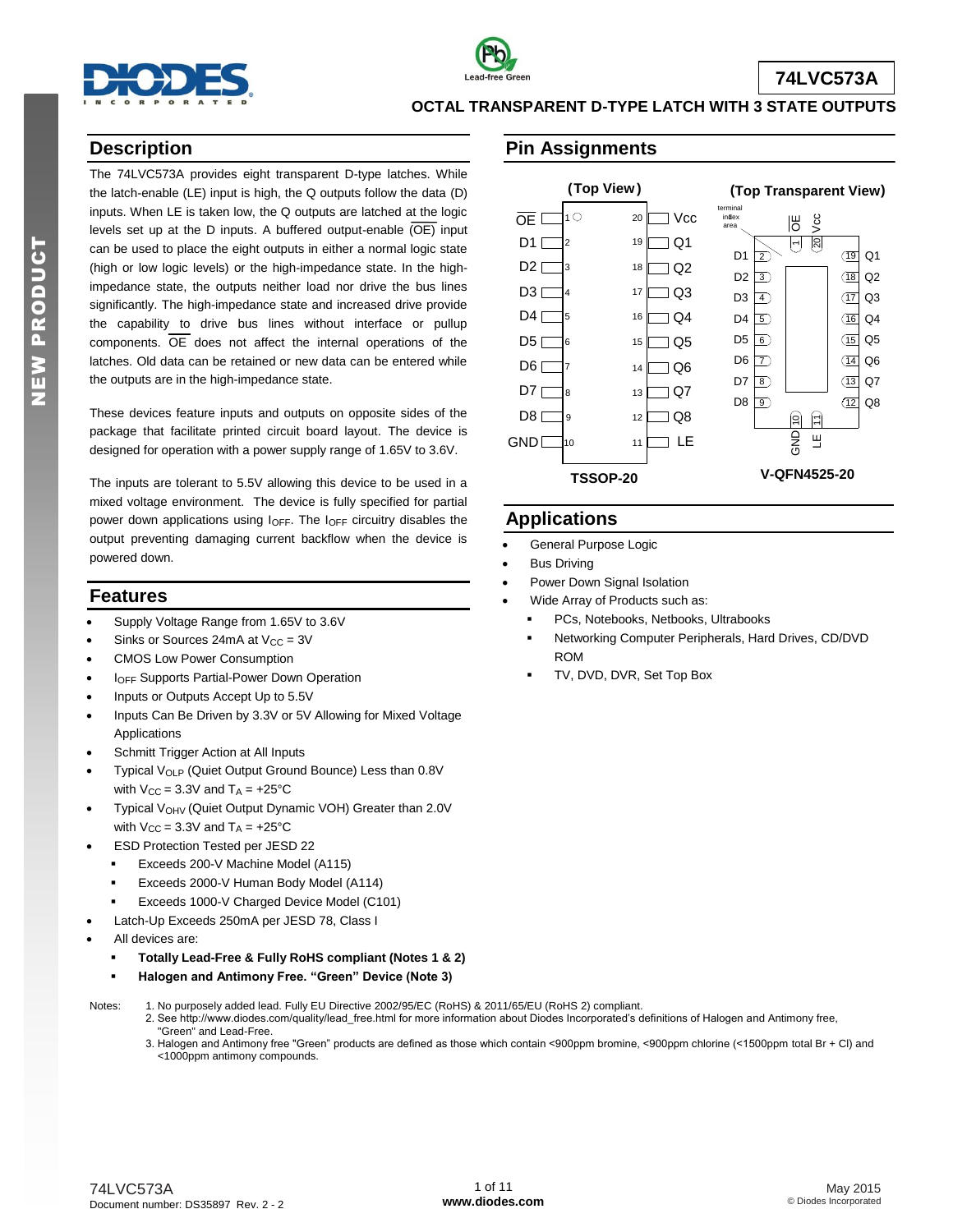

## **Ordering Information**



| Package<br><b>Part Number</b> |      | Package          | Package                                        | 13" Tape and Reel |                           |  |
|-------------------------------|------|------------------|------------------------------------------------|-------------------|---------------------------|--|
|                               | Code | (Notes $4 & 5$ ) | <b>Size</b>                                    | Quantity          | <b>Part Number Suffix</b> |  |
| 74LVC573AT20-13               | T20  | TSSOP-20         | 6.4mm $X$ 6.5mm $X$ 1.2mm<br>0.65mm Lead Pitch | 2500/Tape & Reel  | -13                       |  |
| 74LVC573AQ20-13               | Q20  | V-OFN4525-20     | 2.5mm X 4.5mm X 0.95mm<br>0.50mm Lead Pitch    | 2500/Tape & Reel  | $-13$                     |  |

Notes: 4. Pad layout as shown on Diodes Inc. suggested pad layout document AP02001, which can be found on our website at [http://www.diodes.com/datasheets/ap02001.pdf.](http://www.diodes.com/datasheets/ap02001.pdf)

5. V-QFN4525-20 is a JEDEC recognized naming convention that specifies the package thickness category as V and the number 4525 describes the package as 4.5mm X 2.5mm.

## **Pin Descriptions**

| Pin<br><b>Number</b> | Pin<br>Name    | <b>Description</b>    |
|----------------------|----------------|-----------------------|
|                      | ОE             | Output Enable         |
| 2                    | D <sub>1</sub> | Data Input            |
| 3                    | D <sub>2</sub> | Data Input            |
| 4                    | D <sub>3</sub> | Data Input            |
| 5                    | D4             | Data Input            |
| 6                    | D <sub>5</sub> | Data Input            |
| 7                    | D <sub>6</sub> | Data Input            |
| 8                    | D7             | Data Input            |
| 9                    | D <sub>8</sub> | Data Input            |
| 10                   | GND            | Ground                |
| 11                   | LE             | Latch Enable          |
| 12                   | Q8             | Latch Output          |
| 13                   | Q7             | Latch Output          |
| 14                   | Q <sub>6</sub> | Latch Output          |
| 15                   | Q <sub>5</sub> | Latch Output          |
| 16                   | Q4             | Latch Output          |
| 17                   | Q3             | Latch Output          |
| 18                   | Q <sub>2</sub> | Latch Output          |
| 19                   | Q1             | Latch Output          |
| 20                   | Vcc            | <b>Supply Voltage</b> |

# **Logic Diagram**



## **Function Table**

|    | (Each Latch)                   |   |                |  |  |  |  |
|----|--------------------------------|---|----------------|--|--|--|--|
|    | <b>INPUTS</b><br><b>OUTPUT</b> |   |                |  |  |  |  |
| OE | LE                             | D | Q              |  |  |  |  |
|    | н                              |   |                |  |  |  |  |
|    | н                              |   |                |  |  |  |  |
|    |                                |   | $\mathsf{Q}_0$ |  |  |  |  |
|    |                                |   |                |  |  |  |  |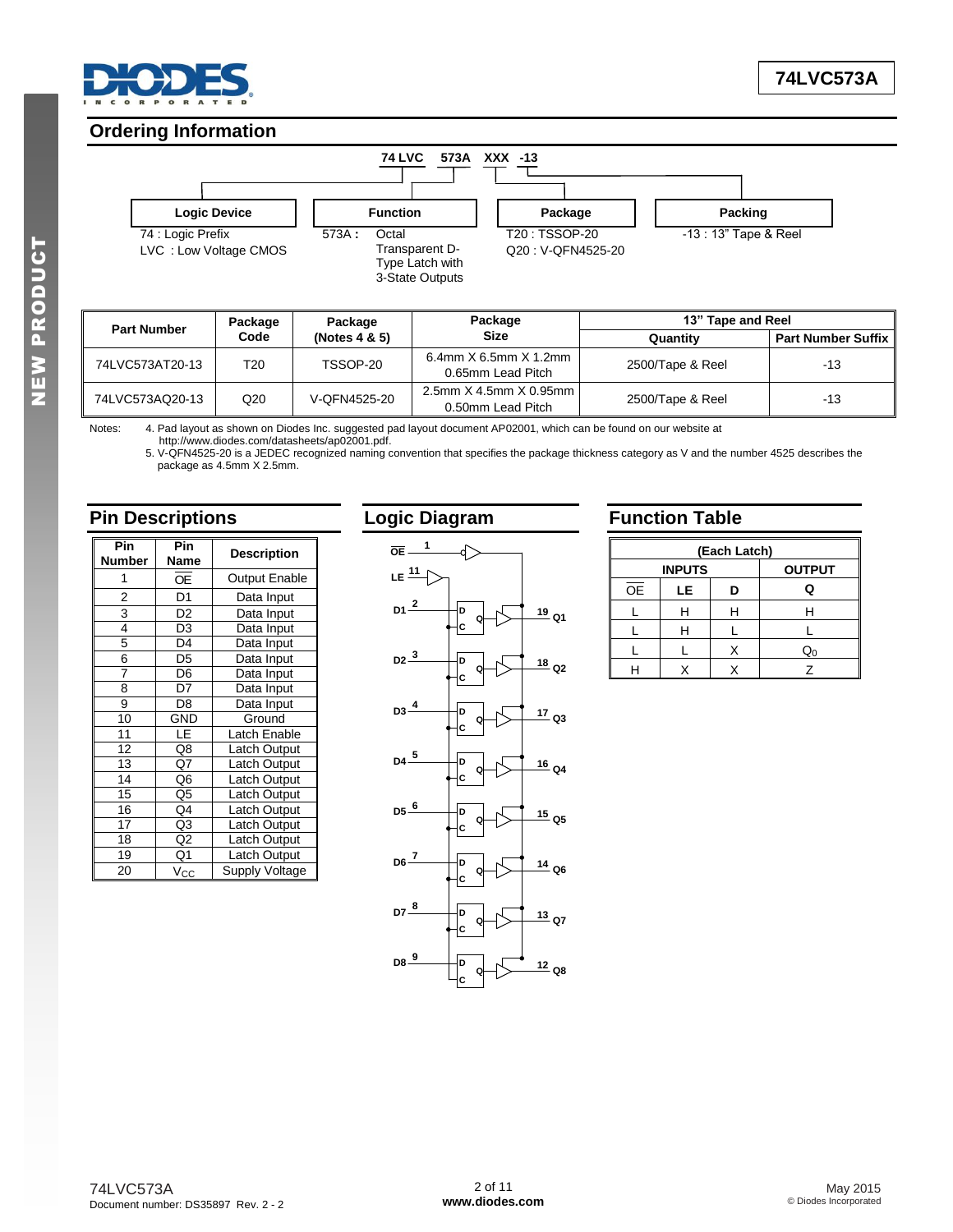

## **Absolute Maximum Ratings** (Notes 6 & 7) **A**

| Symbol                  | <b>Description</b>                                           | Rating           | Unit |
|-------------------------|--------------------------------------------------------------|------------------|------|
| ESD HBM                 | Human Body Model ESD Protection                              | 2                | kV   |
| ESD CDM                 | <b>Charged Device Model ESD Protection</b>                   |                  | kV   |
| ESD MM                  | Machine Model ESD Protection                                 | 200              | V    |
| $V_{\rm CC}$            | Supply Voltage Range                                         | $-0.5$ to $+7.0$ | V    |
| Vı                      | Input Voltage Range                                          | $-0.5$ to $+7.0$ | V    |
| lικ                     | Input Clamp Current $V_1 < 0V$                               | $-20$            | mA   |
| <b>l</b> ok             | Output Clamp Current $V_Q < 0V$                              | $-50$            | mA   |
| Ιo                      | Continuous Output Current -0.5V < $VO$ V <sub>CC</sub> +0.5V | ±50              | mA   |
| $_{\rm lcc}$            | Continuous Current Through V <sub>CC</sub>                   | 100              | mA   |
| <b>I</b> GND            | Continuous Current Through GND                               | $-100$           | mA   |
| $T_{\rm J}$             | <b>Operating Junction Temperature</b>                        | $-40$ to $+150$  | °C   |
| <b>T</b> <sub>STG</sub> | Storage Temperature                                          | $-65$ to $+150$  | °C   |
| P <sub>TOT</sub>        | <b>Total Power Dissipation</b>                               | 500              | mW   |

Notes: 6. Stresses beyond the absolute maximum may result in immediate failure or reduced reliability. These are stress values and device operation should be within recommend values. 7. Forcing the maximum allowed voltage could cause a condition exceeding the maximum current or conversely forcing the maximum current could cause a

condition exceeding the maximum voltage. The ratings of both current and voltage must be maintained within the controlled range.

# **Recommended Operating Conditions** (Note 8)

| Symbol                | <b>Parameter</b>                      | <b>Conditions</b>      | Min         | Max          | <b>Unit</b> |  |
|-----------------------|---------------------------------------|------------------------|-------------|--------------|-------------|--|
|                       |                                       | Operating              | 1.65        | 3.6          | V           |  |
| <b>V<sub>cc</sub></b> | Supply Voltage                        | Data Retention Only    | 1.5         |              | V           |  |
| $V_{I}$               | Input Voltage                         | –                      | $\mathbf 0$ | 5.5          | V           |  |
| $V_{\rm O}$           | Output Voltage                        | —                      | $\mathbf 0$ | $V_{\rm CC}$ | V           |  |
|                       |                                       | $V_{CC} = 1.65V$       |             | -4           |             |  |
|                       | <b>High-Level Output Current</b>      | $V_{\text{CC}} = 2.3V$ |             | -8           |             |  |
| Iон                   |                                       | $V_{\rm CC} = 2.7V$    |             | $-12$        | mA          |  |
|                       |                                       | $V_{\rm CC}$ = 3.0V    |             | $-24$        |             |  |
|                       |                                       | $V_{CC} = 1.65V$       |             | 4            |             |  |
|                       |                                       | $V_{\rm CC} = 2.3V$    |             | 8            |             |  |
| $I_{OL}$              | Low-Level Output Current              | $V_{CC} = 2.7V$        |             | 12           | mA          |  |
|                       |                                       | $V_{CC} = 3.0V$        |             | 24           |             |  |
| Δt/ΔV                 | Input Transition Rise or Fall Rate    | —                      |             | 10           | ns/V        |  |
| <b>TA</b>             | <b>Operating Free-Air Temperature</b> |                        | -40         | $+125$       | °C          |  |

Note: 8. Unused inputs should be held at  $V_{CC}$  or Ground.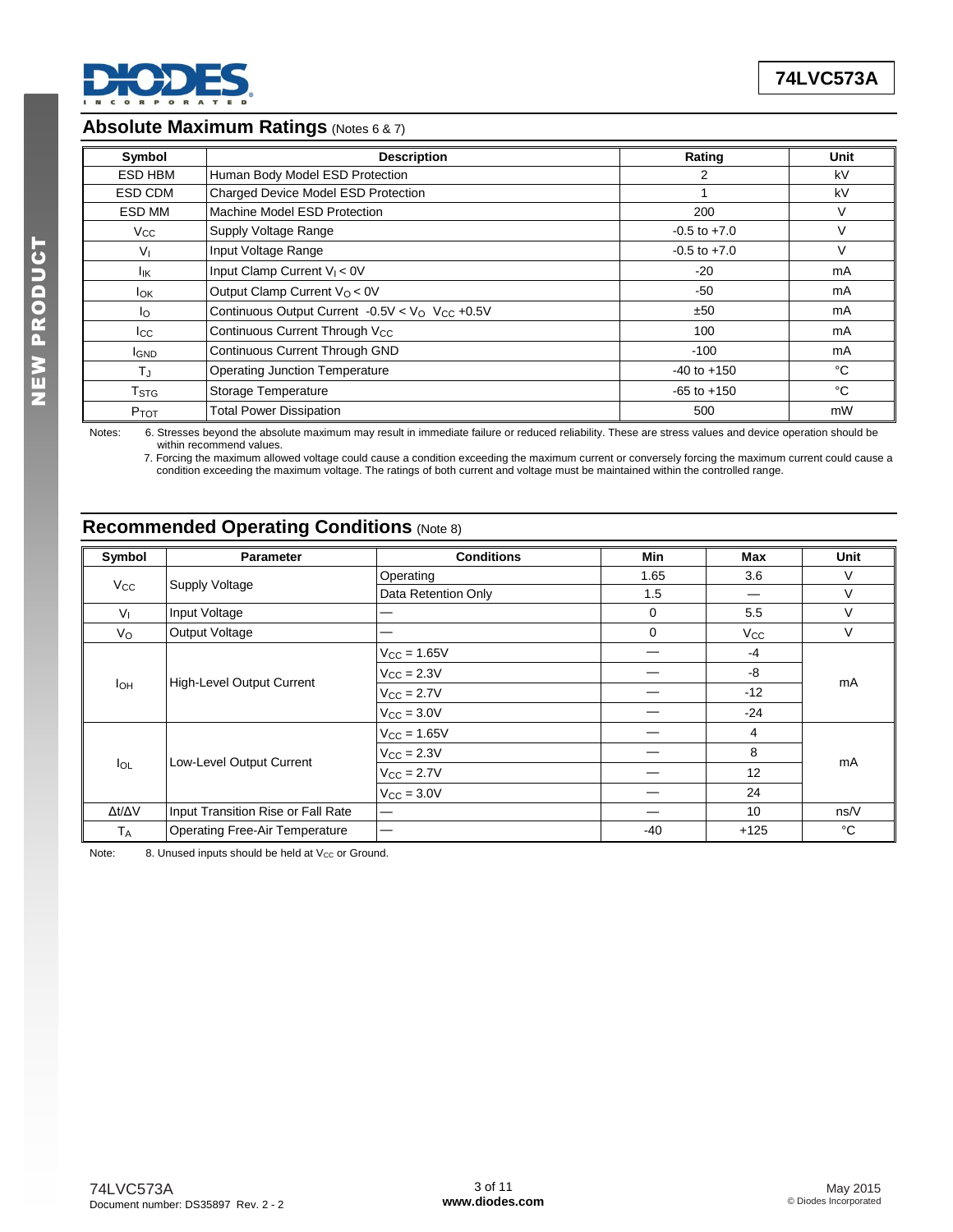

NEW PRODUCT

NEW PRODUCT

# **Electrical Characteristics**

|                       |                                                           |                                          | <b>Test Conditions</b>                          |                       |                          | $T_A = -40^{\circ}C$ to $+85^{\circ}C$ | $T_A = -40^{\circ}C$ to $+125^{\circ}C$ |                          | Unit   |
|-----------------------|-----------------------------------------------------------|------------------------------------------|-------------------------------------------------|-----------------------|--------------------------|----------------------------------------|-----------------------------------------|--------------------------|--------|
| Symbol                | <b>Parameter</b>                                          |                                          |                                                 | <b>V<sub>cc</sub></b> | <b>Min</b>               | <b>Max</b>                             | <b>Min</b>                              | Max                      |        |
|                       |                                                           |                                          |                                                 | 1.65V to 1.95V        | V <sub>CC</sub> X 0.65   | $\overline{\phantom{0}}$               | Vcc X 0.65                              | $\overline{\phantom{0}}$ |        |
| V <sub>IH</sub>       | High-Level Input<br>Voltage                               |                                          |                                                 | 2.3V to 2.7V          | 1.7                      | $\overline{\phantom{0}}$               | 1.7                                     | $\overline{\phantom{0}}$ | $\vee$ |
|                       |                                                           |                                          |                                                 | 3.0V to 3.6V          | 2                        |                                        | $\overline{2}$                          | $\overline{\phantom{0}}$ |        |
|                       |                                                           |                                          |                                                 | 1.65V to 1.95V        |                          | $V_{CC}$ X 0.35                        | $\overline{\phantom{0}}$                | $V_{CC}$ X 0.35          |        |
| $V_{IL}$              | Low-Level Input<br>Voltage                                |                                          |                                                 | 2.3V to 2.7V          | $\qquad \qquad -$        | 0.7                                    | $\qquad \qquad -$                       | 0.7                      | $\vee$ |
|                       |                                                           |                                          |                                                 | 3.0V to 3.6V          | $\overline{\phantom{0}}$ | 0.8                                    | $\overline{\phantom{0}}$                | 0.8                      |        |
|                       |                                                           | $I_{OH} = -50\mu A$                      |                                                 | 1.65V to 3.6V         | $V_{CC}$ -0.2            | $\qquad \qquad -$                      | $V_{CC}$ -0.3                           | —                        |        |
|                       |                                                           | $I_{OH} = -4mA$                          |                                                 | 1.65V                 | 1.2                      | $\overline{\phantom{0}}$               | 1.05                                    | $\overline{\phantom{0}}$ |        |
| <b>V<sub>OH</sub></b> | High-Level                                                | $I_{OH} = -8mA$                          |                                                 | 2.3V                  | 1.7                      |                                        | 1.65                                    | $\qquad \qquad$          | $\vee$ |
|                       | Output Voltage                                            |                                          |                                                 | 2.7V                  | 2.2                      | $\overline{\phantom{0}}$               | 2.05                                    | $\overline{\phantom{0}}$ |        |
|                       |                                                           | $I_{OH} = -12mA$                         |                                                 | 3.0V                  | 2.4                      |                                        | 2.48                                    | $\overline{\phantom{0}}$ |        |
|                       |                                                           | $I_{OH} = -24mA$                         |                                                 | 3.0V                  | 2.3                      | $\overline{\phantom{0}}$               | 2.0                                     | $\overline{\phantom{0}}$ |        |
|                       |                                                           | $I_{OL} = 100 \mu A$                     |                                                 | 1.65V to 3.6V         |                          | 0.2                                    |                                         | 0.3                      |        |
|                       |                                                           | $I_{OL} = 4mA$                           |                                                 | 1.65V                 |                          | 0.45                                   |                                         | 0.65                     |        |
| VOL                   | Low-Level Output<br>Voltage                               | $I_{OL} = 8mA$                           |                                                 | 2.3V                  |                          | 0.60                                   |                                         | 0.80                     | $\vee$ |
|                       |                                                           | $I_{OL} = 12mA$                          |                                                 | 2.7V                  |                          | 0.40                                   | —                                       | 0.60                     |        |
|                       |                                                           | $I_{OL} = 24mA$                          |                                                 | 3.0V                  |                          | 0.55                                   |                                         | 0.80                     |        |
| <b>IOFF</b>           | Power Down<br>Leakage Current                             | V <sub>1</sub> or $V_Q$ = 0 or 5.5V      |                                                 | 0V                    |                          | ±10                                    |                                         | 20                       | μA     |
| h.                    | <b>Input Current</b><br><b>Control Pins</b>               | $V_1 =$ GND or 5.5V                      |                                                 | 0 to 3.6V             |                          | ±5                                     |                                         | ±20                      | μA     |
| $I_{OZ}$              | Z-State Current<br>Including Input<br>Current<br>I/O Pins | $V_1 =$ GND or 5.5V<br>$V_0 = 0$ to 5.5V |                                                 | 3.6V                  |                          | ±5                                     |                                         | ±20                      | μA     |
| $_{\rm lcc}$          | <b>Supply Current</b>                                     | $V_1$ = GND or $V_{CC}$ , $I_0$ = 0      |                                                 | 3.6V                  |                          | 10                                     | $\overline{\phantom{0}}$                | 40                       | μA     |
| $\Delta$ Icc          | <b>Additional Supply</b><br>Current                       |                                          | One Input at $V_{CC}$ -0.6V I <sub>O</sub> = 0A | 2.7V to 3.6V          |                          | 500                                    |                                         | 5000                     | μA     |
| C <sub>1</sub>        | Input                                                     | <b>Control Pins</b>                      | $V_1 =$ GND or $V_{CC}$                         | 0V to 3.6V            |                          | 4.0 Typical<br>4.0 Typical             |                                         |                          | pF     |
|                       | Capacitance                                               | I/O Pins                                 |                                                 |                       | 5.5 Typical              |                                        | 5.5 Typical                             |                          |        |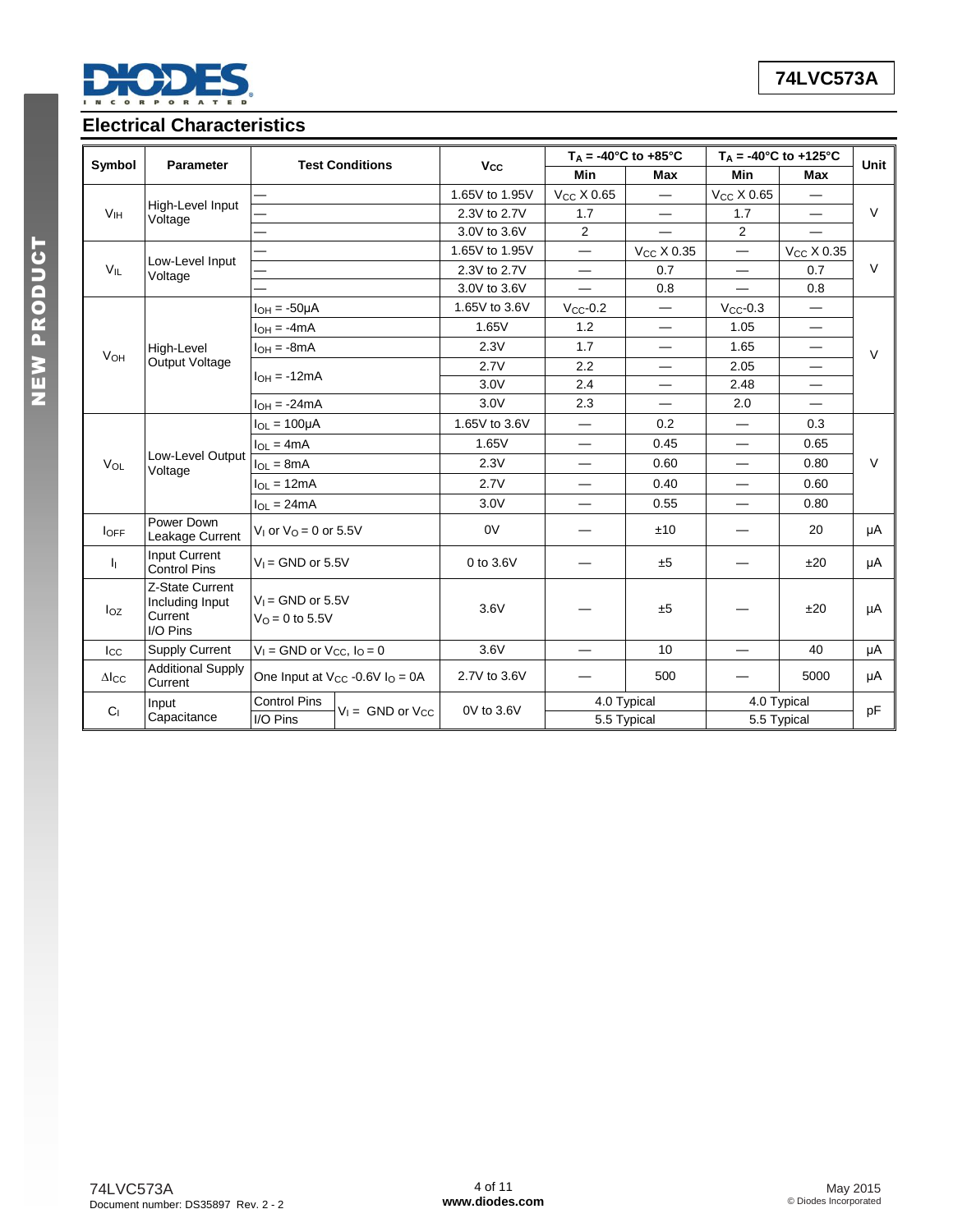

# **Switching Characteristics**

| Symbol<br><b>Parameter</b>   |                          | <b>Test</b><br><b>Conditions</b> | Vcc              |                          | $T_A = +25$ °C |                          |                          | $T_A = -40^{\circ}$ C to<br>$+85^{\circ}$ C |                          | $T_A = -40^{\circ}$ C to<br>$+125^{\circ}$ C | Unit |
|------------------------------|--------------------------|----------------------------------|------------------|--------------------------|----------------|--------------------------|--------------------------|---------------------------------------------|--------------------------|----------------------------------------------|------|
|                              |                          |                                  |                  | Min                      | <b>Typ</b>     | <b>Max</b>               | Min                      | <b>Max</b>                                  | Min                      | <b>Max</b>                                   |      |
|                              |                          |                                  | $1.8V \pm 0.15V$ | 5.0                      | 2.5            |                          | 5.0                      | $\overline{\phantom{0}}$                    | 5.5                      |                                              |      |
|                              | Pulse Width              | Figure 1                         | $2.5V \pm 0.2V$  | 4.0                      | 2.0            | $\overline{\phantom{0}}$ | 4.0                      | $\overline{\phantom{0}}$                    | 4.5                      |                                              |      |
| tw                           | LE                       |                                  | 2.7V             | 3.0                      | 1.7            | $\overline{\phantom{0}}$ | 3.0                      |                                             | 3.5                      |                                              | ns   |
|                              |                          |                                  | $3.3V \pm 0.3V$  | 3.0                      | 1.5            | $\overline{\phantom{0}}$ | 3.0                      |                                             | 3.5                      |                                              |      |
|                              |                          |                                  | $1.8V \pm 0.15V$ | 4.0                      | 2.0            |                          | 4.0                      | $\overline{\phantom{0}}$                    | 4.5                      |                                              |      |
|                              | Set-up Time $D_N$ to     | Figure 1                         | $2.5V \pm 0.2V$  | 3.0                      | 1.5            |                          | 3.0                      | —                                           | 3.5                      |                                              |      |
| tsu                          | LE                       |                                  | 2.7V             | 2.0                      | 1.0            |                          | 2.0                      |                                             | 2.5                      |                                              | ns   |
|                              |                          |                                  | $3.3V \pm 0.3V$  | 2.0                      | 1.0            |                          | 2.0                      |                                             | 2.5                      | —                                            |      |
|                              |                          |                                  | $1.8V \pm 0.15V$ | 3.0                      | 1.5            |                          | 3.0                      | $\overline{\phantom{0}}$                    | 3.5                      | —                                            |      |
|                              | <b>Hold Time</b>         |                                  | $2.5V \pm 0.2V$  | 2.0                      | 1.0            |                          | 2.0                      |                                             | 2.5                      |                                              |      |
| tμ                           | $D_N$ to LE              | Figure 1                         | 2.7V             | 1.5                      | 1.0            |                          | 1.5                      |                                             | 2.0                      |                                              | ns   |
|                              |                          |                                  | $3.3V \pm 0.3V$  | 1.5                      | 1.0            |                          | 1.5                      |                                             | 2.0                      |                                              |      |
|                              |                          |                                  | $1.8V \pm 0.15V$ | $\mathbf{1}$             | 6              | 12.2                     | $\mathbf{1}$             | 12.7                                        | 1                        | 16.9                                         |      |
|                              | <b>Propagation Delay</b> | Figure 1                         | $2.5V \pm 0.2V$  | 1                        | 3.9            | 7.8                      | $\mathbf{1}$             | 8.3                                         | 1                        | 8.7                                          |      |
| t <sub>PD</sub>              | $D_N$ to $Q_N$           |                                  | 2.7V             | $\mathbf{1}$             | 4.2            | 7.8                      | $\mathbf{1}$             | 8.1                                         | $\mathbf{1}$             | 9.5                                          | ns   |
|                              |                          |                                  | $3.3V \pm 0.3V$  | 1.5                      | 3.8            | 6.8                      | 1.5                      | 7.4                                         | 1.5                      | 8                                            |      |
|                              |                          |                                  | $1.8V \pm 0.15V$ | $\mathbf{1}$             | $\overline{7}$ | 14.8                     | $\mathbf{1}$             | 15.3                                        | 1                        | 22.5                                         |      |
|                              | <b>Propagation Delay</b> |                                  | $2.5V \pm 0.2V$  | $\mathbf{1}$             | 4.5            | 10                       | $\mathbf{1}$             | 10.5                                        | 1                        | 12.4                                         |      |
| t <sub>PD</sub>              | $LE$ to $Q_N$            | Figure 1                         | 2.7V             | $\mathbf{1}$             | 5.4            | 8.2                      | $\mathbf{1}$             | 9.5                                         | 1                        | 12                                           | ns   |
|                              |                          |                                  | $3.3V \pm 0.3V$  | 1.5                      | 4.4            | 7.2                      | 1.5                      | 8.5                                         | 1.5                      | 11                                           |      |
|                              |                          |                                  | $1.8V \pm 0.15V$ | $\mathbf{1}$             | 7.8            | 16.5                     | $\mathbf{1}$             | 17                                          | 1                        | 18.7                                         |      |
|                              | Enable Time OE           |                                  | $2.5V \pm 0.2V$  | $\mathbf{1}$             | 4              | 9                        | $\mathbf{1}$             | 9.5                                         | $\mathbf{1}$             | 10.3                                         |      |
| t <sub>EN</sub>              | to Q <sub>N</sub>        | Figure 1                         | 2.7V             | $\mathbf{1}$             | 4.4            | 8.3                      | $\mathbf{1}$             | 8.5                                         | 1                        | 9.5                                          | ns   |
|                              |                          |                                  | $3.3V \pm 0.3V$  | 1.7                      | 4.1            | 7.3                      | 1.7                      | 7.5                                         | 1.7                      | 9                                            |      |
|                              |                          |                                  | $1.8V \pm 0.15V$ | $\mathbf{1}$             | 7.8            | 16.5                     | $\mathbf{1}$             | 17                                          | $\mathbf{1}$             | 18.4                                         |      |
|                              | Disable Time OE          |                                  | $2.5V \pm 0.2V$  | 1                        | 4              | 9                        | $\mathbf{1}$             | 9.5                                         | 1                        | 10.5                                         |      |
| t <sub>DIS</sub><br>to $Q_N$ | Figure 1                 | 2.7V                             | $\mathbf{1}$     | 4.4                      | 8.3            | $\mathbf{1}$             | 8.5                      | 1                                           | 9.1                      | ns                                           |      |
|                              |                          | $3.3V \pm 0.3V$                  | 1.7              | 4.1                      | 7.3            | 1.7                      | 7.5                      | 1.7                                         | 9                        |                                              |      |
|                              |                          |                                  | $1.8V \pm 0.15V$ | $\mathbf{1}$             | 7.8            | 16.5                     | $\mathbf{1}$             | 17                                          | $\mathbf{1}$             | 18.4                                         |      |
|                              | Disable Time OE          |                                  | $2.5V \pm 0.2V$  | 1                        | 4              | 9                        | $\mathbf{1}$             | 9.5                                         | 1                        | 10.5                                         |      |
| t <sub>DIS</sub>             | to $Q_N$                 | Figure 1                         | 2.7V             | $\mathbf{1}$             | 4.4            | 8.3                      | $\mathbf{1}$             | 8.5                                         | 1                        | 9.1                                          | ns   |
|                              |                          |                                  | $3.3V \pm 0.3V$  | 1.7                      | 4.1            | 7.3                      | 1.7                      | 7.5                                         | 1.7                      | 9                                            |      |
| tsk(0)                       | Output Skew Time         | $\overline{\phantom{0}}$         | $3.3V \pm 0.3V$  | $\overline{\phantom{0}}$ |                | 1.0                      | $\overline{\phantom{0}}$ | $\overline{\phantom{0}}$                    | $\overline{\phantom{0}}$ | 1.5                                          | ns   |

# **Operating Characteristics**

 $T_A = +25$ °C

| Symbol   | Parameter                                                    | <b>Test Conditions</b> | V <sub>CC</sub>  | Typ  | Unit |
|----------|--------------------------------------------------------------|------------------------|------------------|------|------|
| $C_{PD}$ |                                                              |                        | $1.8V \pm 0.15V$ | 9.9  |      |
|          | <b>Power Dissipation Capacitance per</b> $f = 10MHz$<br>Gate | <b>Outputs Enabled</b> | $2.5V \pm 0.2V$  | 10.2 | рF   |
|          |                                                              |                        | $3.3V \pm 0.3V$  | 10.6 |      |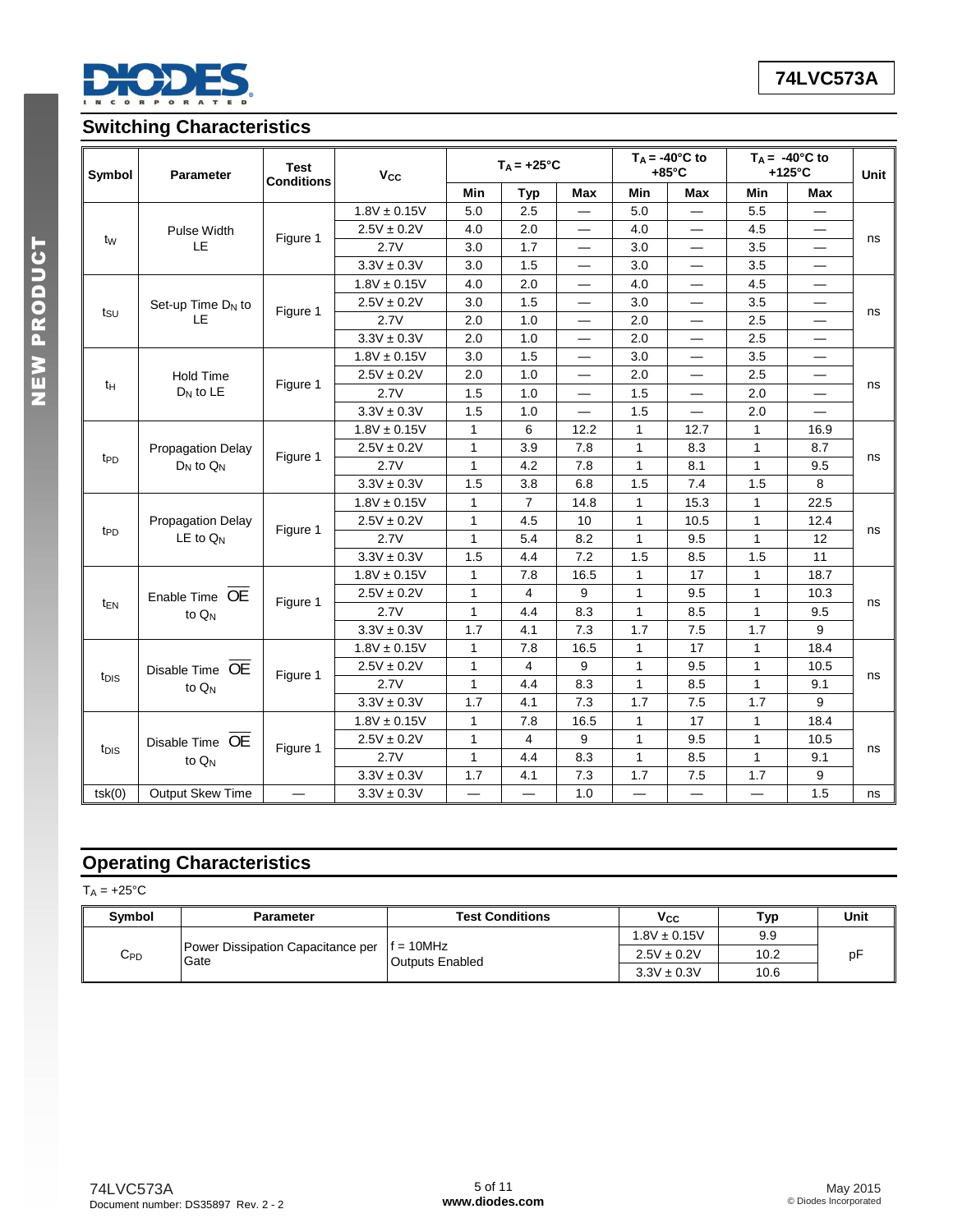

## **Package Characteristics**

| Symbol            | <b>Parameter</b>                                 | Package      | <b>Test Conditions</b> | Min | Тур | Max | Unit |
|-------------------|--------------------------------------------------|--------------|------------------------|-----|-----|-----|------|
| $\theta_{JA}$     | <b>Thermal Resistance</b><br>Junction-to-Ambient | TSSOP-20     | (Note 9)               |     | 74  |     | °C/W |
| $\theta_{\rm JC}$ | <b>Thermal Resistance</b><br>Junction-to-Case    | TSSOP-20     | (Note 9)               |     | 15  |     | °C/W |
| $\theta$ JA       | <b>Thermal Resistance</b><br>Junction-to-Ambient | V-QFN4525-20 | (Note 9)               |     | 67  |     | °C/W |
| $\theta_{\rm JC}$ | <b>Thermal Resistance</b><br>Junction-to-Case    | V-QFN4525-20 | (Note 9)               |     | 20  |     | °C/W |

Note: 9. Test conditions for TSSOP-20 and V-QFN4525-20: Devices mounted on 4 layer FR-4 substrate PC board, 2oz copper, with minimum recommended pad layout per JESD 51-7.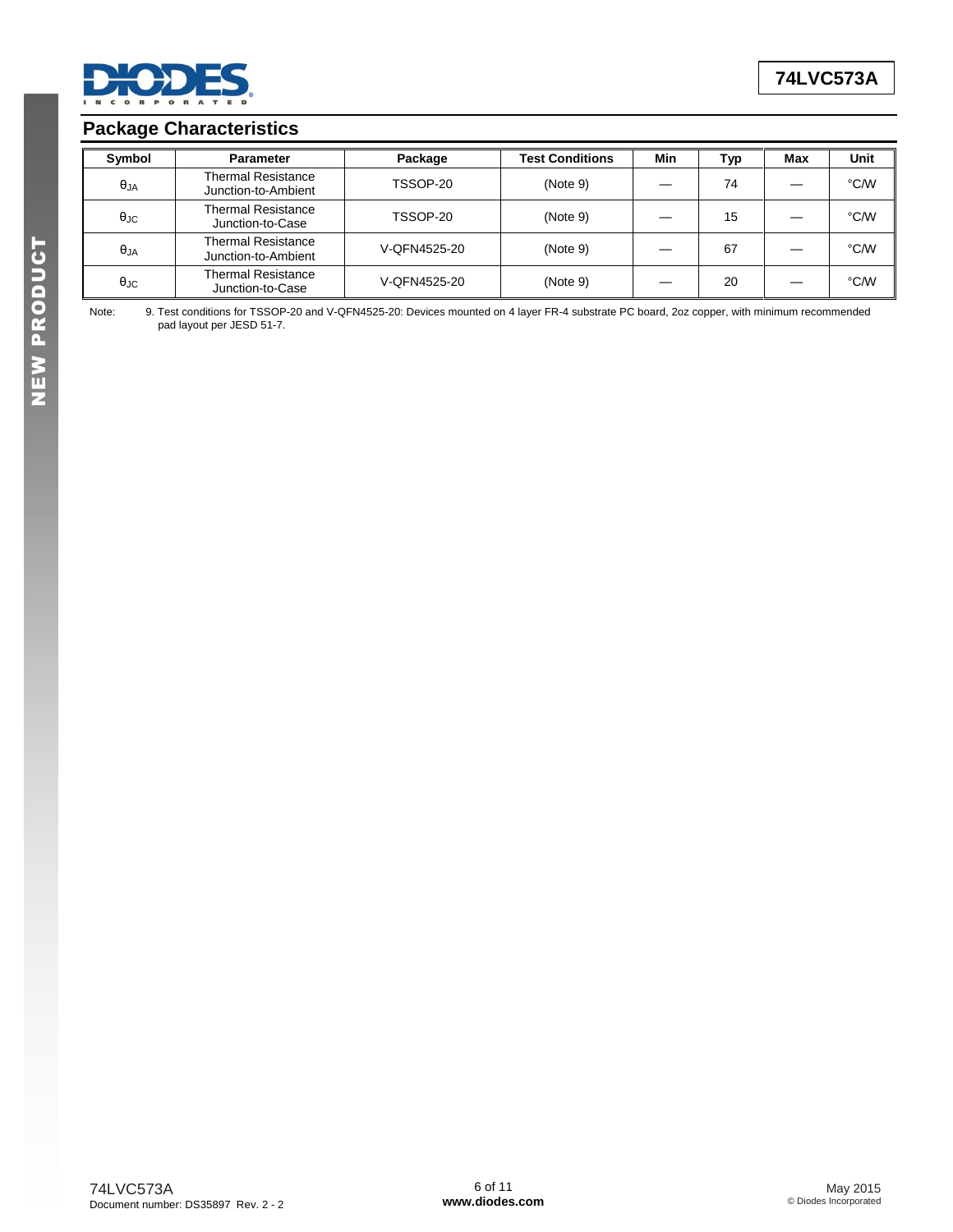

**A**

#### **Parameter Measurement Information**



| <b>TEST</b>                        | S1                |
|------------------------------------|-------------------|
| t <sub>PLH</sub> /t <sub>PHL</sub> | Open              |
| t <sub>PLZ</sub> /t <sub>PZL</sub> | V <sub>LOAD</sub> |
| t <sub>PHZ</sub> /t <sub>PZH</sub> | GND               |

|                  |      | <b>Inputs</b>                  |                    |                   |                   |             |       |  |
|------------------|------|--------------------------------|--------------------|-------------------|-------------------|-------------|-------|--|
| $V_{\rm CC}$     | V١   | t <sub>r</sub> /t <sub>f</sub> | Vм<br><b>VLOAD</b> |                   | $C_L$             | $R_{L}$     | VΔ    |  |
| $1.8V \pm 0.15V$ | Vcc  | ≤2ns                           | $V_{\rm CC}/2$     | $2 \times V_{CC}$ | 30 <sub>pF</sub>  | $1K\Omega$  | 0.15V |  |
| $2.5V \pm 0.2V$  | Vcc  | ≤2ns                           | $V_{\rm CC}/2$     | $2 \times V_{CC}$ | 30 <sub>pF</sub>  | $500\Omega$ | 0.15V |  |
| 2.7V             | 2.7V | $\leq$ 2.5ns                   | 1.5V               | 6V                | 50 <sub>p</sub> F | $500\Omega$ | 0.3V  |  |
| $3.3V \pm 0.3V$  | 2.7V | $\leq$ 2.5ns                   | 1.5V               | 6V                | 50 <sub>p</sub> F | $500\Omega$ | 0.3V  |  |



#### **Voltage Waveform Pulse Duration**





Notes: A. Includes test lead and test apparatus capacitance.

- B. All pulses are supplied at pulse repetition rate ≤ 10MHz.
- C. Inputs are measured separately one transition per measurement.
- D.  $t_{PLZ}$  and  $t_{PHZ}$  are the same as  $t_{DIS}$ .
- $E.$  t<sub>PZL</sub> and t<sub>PZH</sub> are the same as t<sub>EN0</sub>
- F. t<sub>PLH</sub> and t<sub>PHL</sub> are the same as t<sub>PD.</sub>
	-

**Figure 1 Load Circuit and Voltage Waveforms**



**Voltage Waveform Enable and Disable Times Low and High Level Enabling**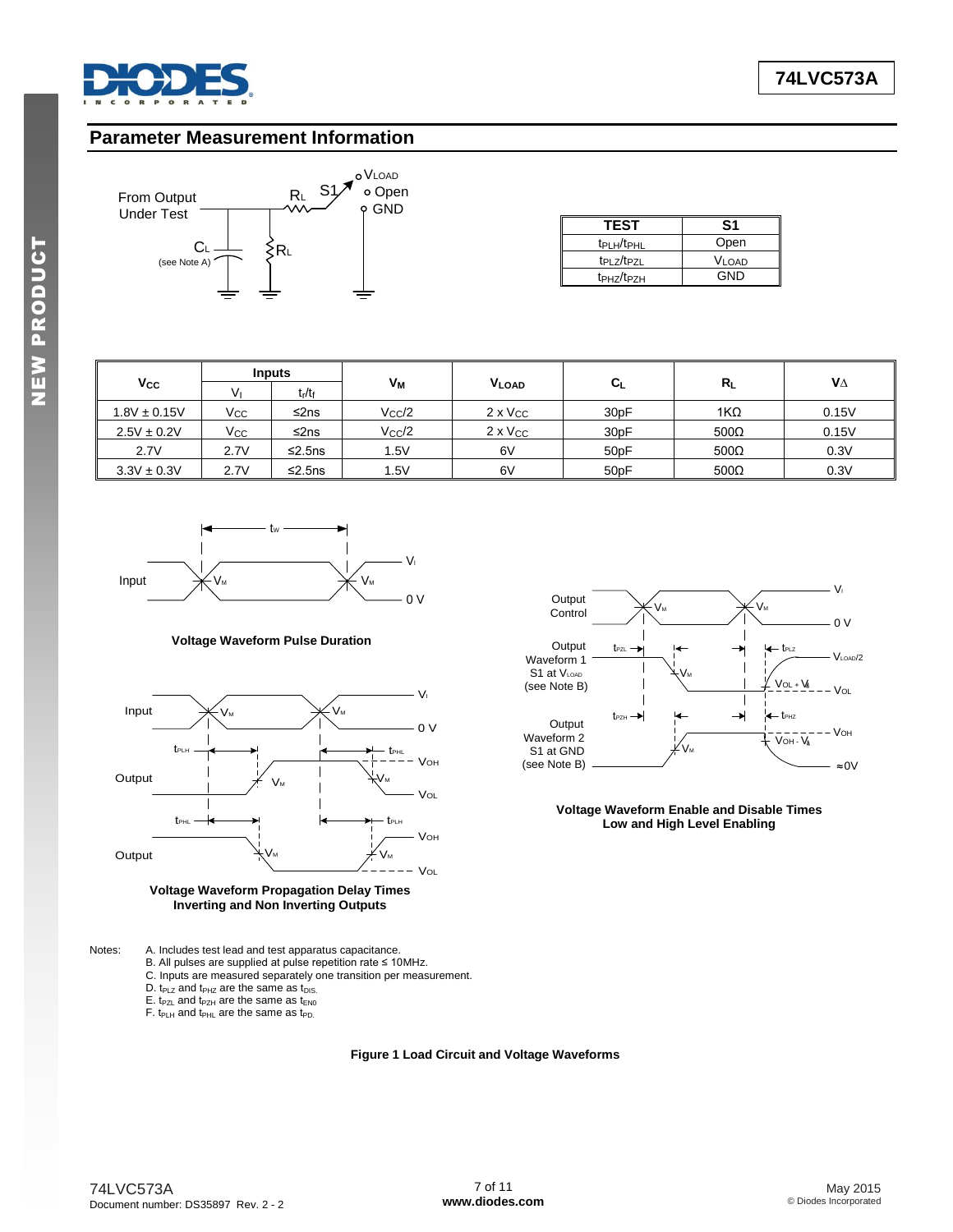

# **Marking Information**

#### **(1) TSSOP-20**



#### **(2) V-QFN4525-20**



| <b>Part Number</b> | Package      |
|--------------------|--------------|
| VC573AQ20          | V-OFN4525-20 |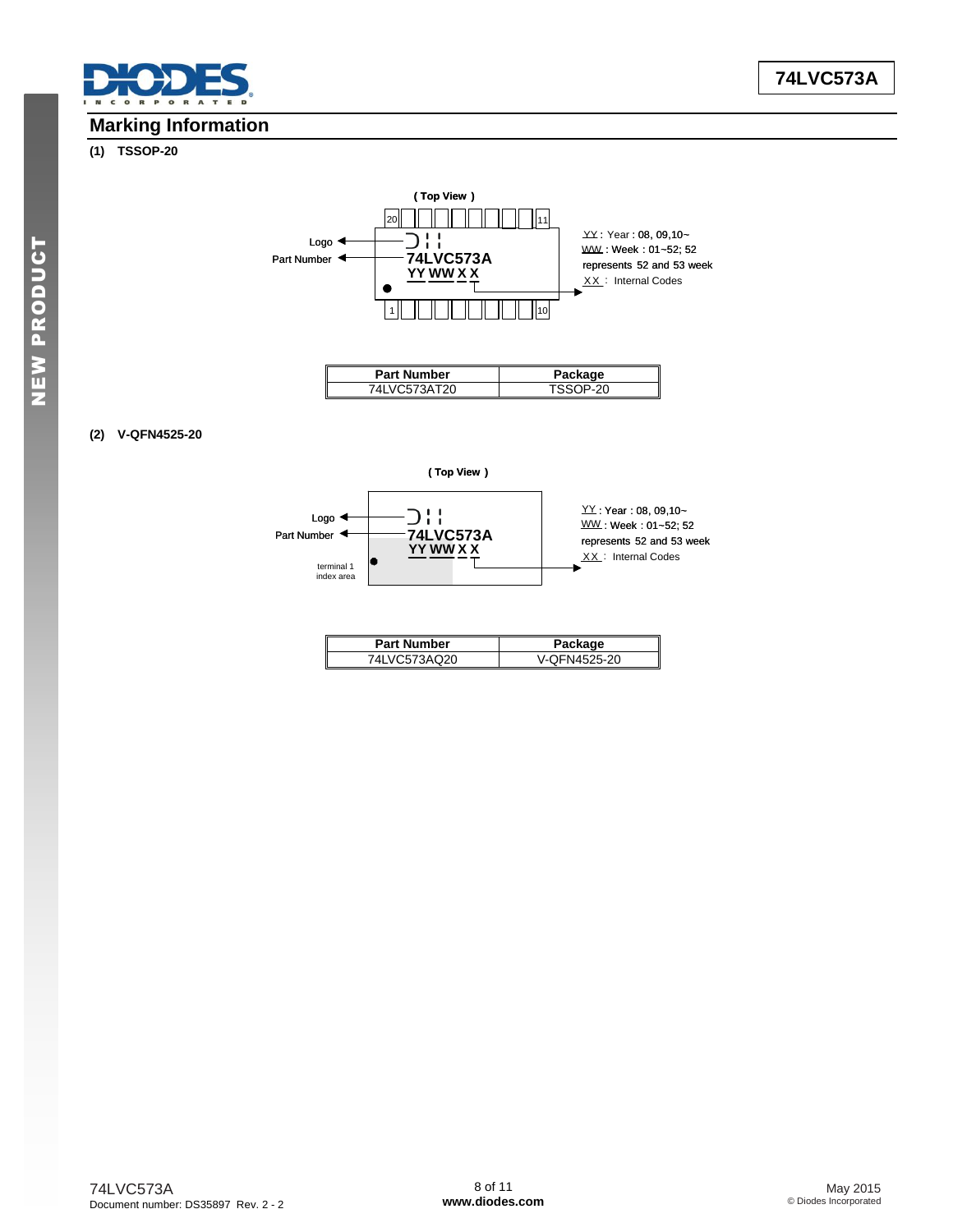

# **Package Outline Dimensions**

Please see AP02002 at [http://www.diodes.com/datasheets/ap02002.pdf fo](http://www.diodes.com/datasheets/ap02002.pdf)r the latest version.

#### **(1) Package Type: TSSOP-20**



| <b>TSSOP-20</b>     |                   |              |              |  |
|---------------------|-------------------|--------------|--------------|--|
| Dim                 | Min               | Max          | Typ          |  |
| A                   |                   | 1.20         |              |  |
| A <sub>1</sub>      | 0.05              | 0.15         |              |  |
| A <sub>2</sub>      | 0.80              | 1.05         |              |  |
| b                   | 0.19              | 0.30         |              |  |
| C                   | 0.09              | 0.20         |              |  |
| D                   | 6.40              | 6.60         | 6.50         |  |
| Е                   | 6.20              | 6.60         | 6.40         |  |
| E <sub>1</sub>      | 4.30              | 4.50         | 4.40         |  |
| е                   | 0.65 BSC          |              |              |  |
| г                   | 0.45              | 0.75         | 0.60         |  |
| L1                  | <b>REF</b><br>1.0 |              |              |  |
| $\theta$ 1          | $0^{\circ}$       | 8°           |              |  |
| θ2                  | $10^{\circ}$      | $14^{\circ}$ | $12^{\circ}$ |  |
| θ3                  | $10^{\circ}$      | $14^\circ$   | $12^{\circ}$ |  |
| Dimensions in<br>Al |                   |              |              |  |

**DETAIL**

 $\theta$ 3

 $\theta$ 2

**(2) Package Type: V-QFN4525-20** 



| V-QFN4525-20              |            |      |            |  |
|---------------------------|------------|------|------------|--|
| Dim                       | Min        | Max  | <b>Typ</b> |  |
| A                         | 0.75       | 0.85 | 0.80       |  |
| A1                        | 0.00       | 0.05 | 0.02       |  |
| A3                        |            |      | 0.15       |  |
| b                         | 0.18       | 0.30 | 0.23       |  |
| D                         | 4.45       | 4.55 | 4.50       |  |
| D <sub>2</sub>            | 2.85       | 3.15 | 3.00       |  |
| Е                         | 2.45       | 2.55 | 2.50       |  |
| E <sub>2</sub>            | 0.85       | 1.15 | 1.00       |  |
| e                         | $0.50$ BSC |      |            |  |
| L                         | 0.30       | 0.50 | 0.40       |  |
| z                         |            |      | 0.385      |  |
| Z <sub>1</sub>            |            |      | 0.885      |  |
| Dimensions in<br>ΔI<br>mm |            |      |            |  |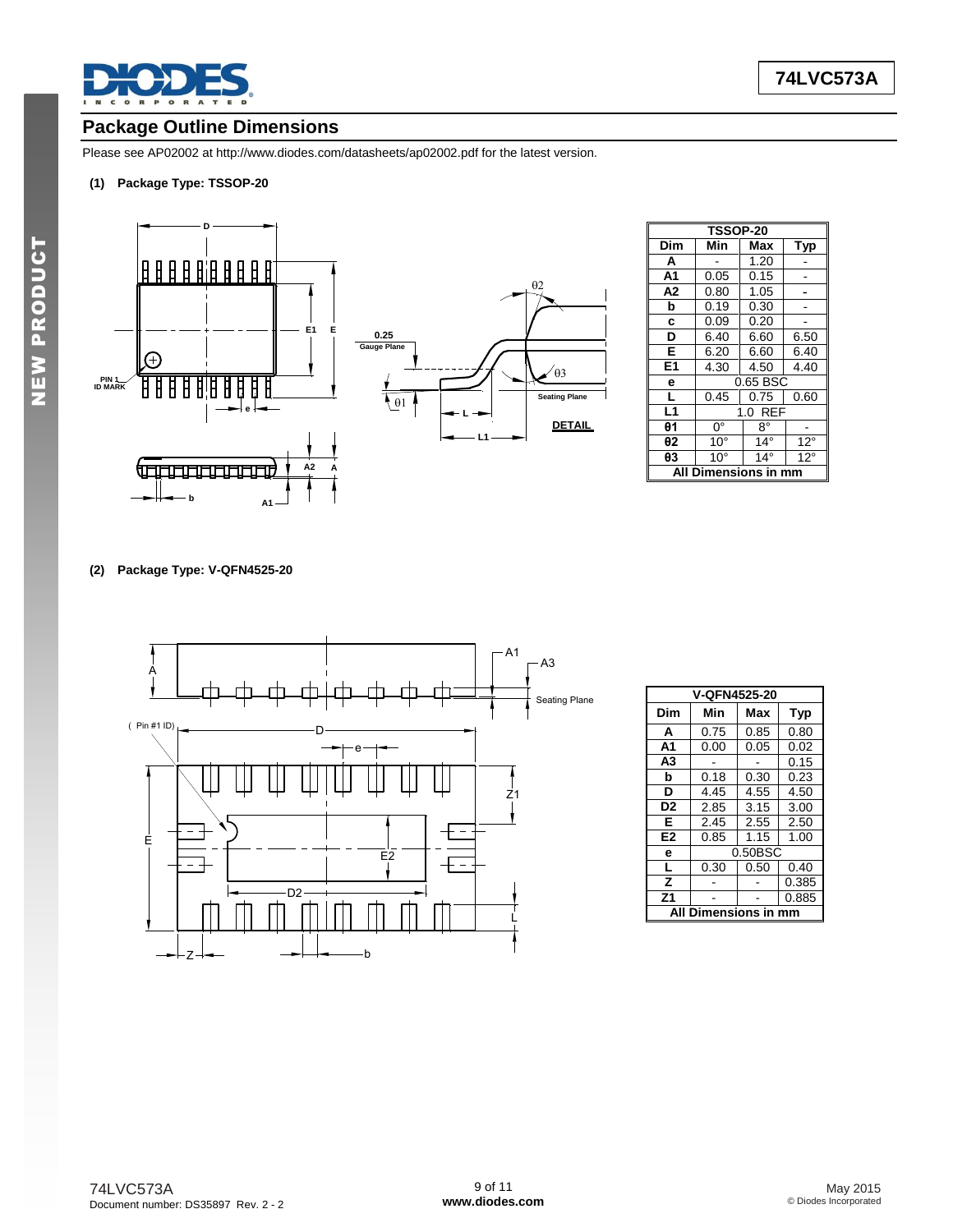

## **Suggested Pad Layout**

Please see AP02001 at [http://www.diodes.com/datasheets/ap02001.pdf fo](http://www.diodes.com/datasheets/ap02001.pdf)r the latest version.

#### **(1) Package Type: TSSOP-20**



| <b>Dimensions</b> | Value (in mm) |  |
|-------------------|---------------|--|
| r.                | 0.650         |  |
| x                 | 0.420         |  |
| X <sub>1</sub>    | 6.270         |  |
|                   | 1.780         |  |
| Υ1                | 4.160         |  |
| Y2                | 7.720         |  |

#### **(2) Package Type: V-QFN4525-20**



| <b>Dimensions</b> | Value (in mm) |  |
|-------------------|---------------|--|
| C                 | 0.500         |  |
| x                 | 0.330         |  |
| Χ1                | 0.600         |  |
| X2                | 3.200         |  |
| X3                | 3.830         |  |
| Χ4                | 4.800         |  |
|                   | 0.600         |  |
| Υ1                | 1.200         |  |
| Υ2                | 0.830         |  |
| Y3                | 2.800         |  |